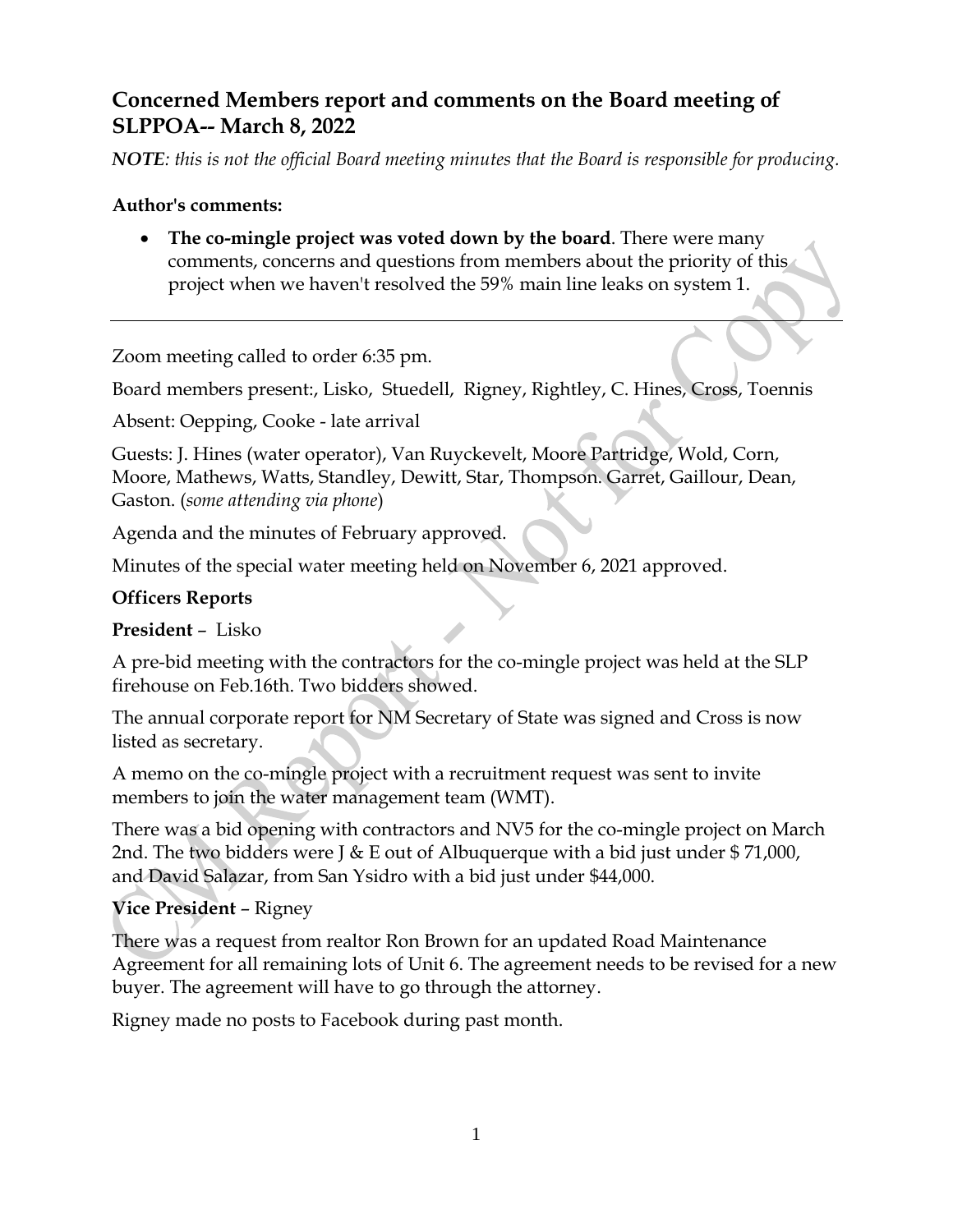#### **Secretary** – Cross

Cross was not impressed with Otter.ai transcription service. She advised not to subscribe.

She hasn't been able to update the current contact list for SLPPOA service providers.

**Treasurer** – Lisko for Oepping

Balances in the accounts:

Operating: \$188,398.

Reserve: \$129,397

There are 34 "delinquents" totaling \$36,900. *Not all members have paid and cannot be considered delinquent until after April 1.*

\$666 was transferred to reserves

There was one change of ownership for February.

## **HOT TOPICS**

Lisko reviewed the development of the co-mingle project. The first estimate from NV5, the engineer, came in at \$89,000. The low contractor bid came in at \$44,000. *We question the NV5's ability to accurately estimate engineering projects.* 

The floor was then open for further discussion on the co-mingle project. The discussion lasted about 20 minutes with some of the attending members asking questions, making comments and expressing their concerns.

There were some in favor of the co-mingle but the general consensus was that the system 1 leaks needed to be the first priority. Some stated that the board did not do its homework in projecting how the leaks were going to be mitigated, what costs we could be facing, and how we would pay or where would we get the funds for leak mitigation or line replacement, that could cost a few million dollars, after paying for the co-mingle project. There was also the argument that there was no cost/benefit analysis for the comingle before it was pursued.

Stuedell questioned whether we should consider a special assessment for the project instead of drawing funds from the reserve.

Corn stated that SLP has the equipment for analyzing sections of pipe for leaks and that volunteers in the past have successfully measured and defined those sections of pipe that had the largest leak rate. However, this effort hasn't been initiated for the past 4-5 years since the new lines were replaced in 2016. Even the new lines haven't been tested since the installations.

Corn commented that the older comingle connection can accommodate most of what a new co-mingle could do. The meter can run backwards and it doesn't hurt anything, but it takes knowing what valve needs to be turned to accomplish sending water from system 2 to system 1. He volunteered to show the board he could reverse the co-mingle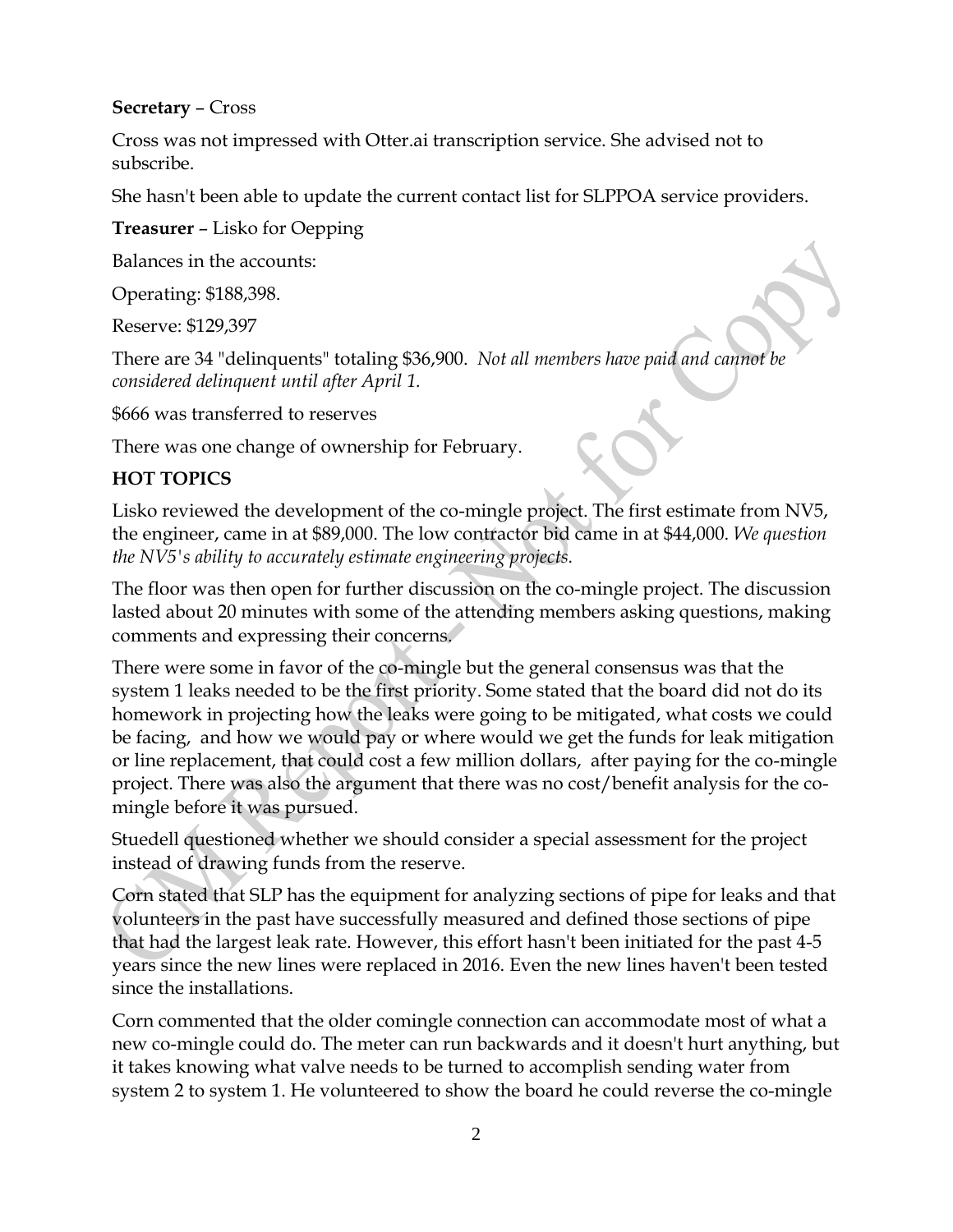and requested that they witness, before the vote, how the existing co-mingle can function to supply water from system 2 to system 1 if needed.

After the comments, conjectures, and opinions from members and board members, Lisko asked for a board vote to accept the bid from David Salazar to install the comingle line for \$43,965 using the funds from the reserve account. *We question why both bids were not discussed and voted on before Lisko decided on the lowest bid. The lowest bid is not always the best choice.*

Rightley moved to accept the bid and move forward with the project, C. Hines seconded.

The final vote Rigney- against, Cross - against, Stuedell - against, C. Hines - for, Toennis - against, Cooke- abstained, Rightley - for, Lisko for. Lisko pressured Cooke to revise her vote, and after some lengthy unnecessary explanation that was unclear, she changed her vote to approve the co-mingle.

Because Oepping was not present at the meeting, Lisko decided to put in a call to him to ask for his vote that was immediately objected to by Rigney, because as Rigney stated, Oepping hadn't been privy to the discussion and was being coerced into a vote. Rigney stated that Oepping should have the right to listen to the meeting before voting.

Lisko proceeded to table the issue, however Corn interjected with 2 issues concerning how the vote was taken: an absent board member has no vote, and according to Roberts Rules of Order, the president only has a vote when there is a tie.

Rigney then clarified the vote for the record; 4 against and 3 for, meaning the motion did not carry. Lisko acquiesced.

### **Water** – J. Hines

The tasks undertaken this month were the weekly well and pump inspections, resetting the booster pump and working on a water outage at end of Los Griegos. Hines reported 5 customers out of water because of a valve failure. Not only did the contractor not show up, but he didn't have the right parts.

A major water leak on system 2 was repaired on a service line at 631 Aspen Grove with 6 volunteers on Mar.4th.

Hines was in attendance for the co-mingle project on-site contractor pre-bid meeting and attended two WMT meetings.

He received a quote for \$1042 from Mtn. Pacific meter company to calibrate master meters. The board approved the quote.

Hines reported that system 1 is at a 59% main line leak rate and system 2 at a 48% main line leak rate. *The rest of the usage numbers, leak flags and well numbers have been posted on the website.*

There were no issues with the coliform/microbiological reports.

He reported on the WMT's meeting: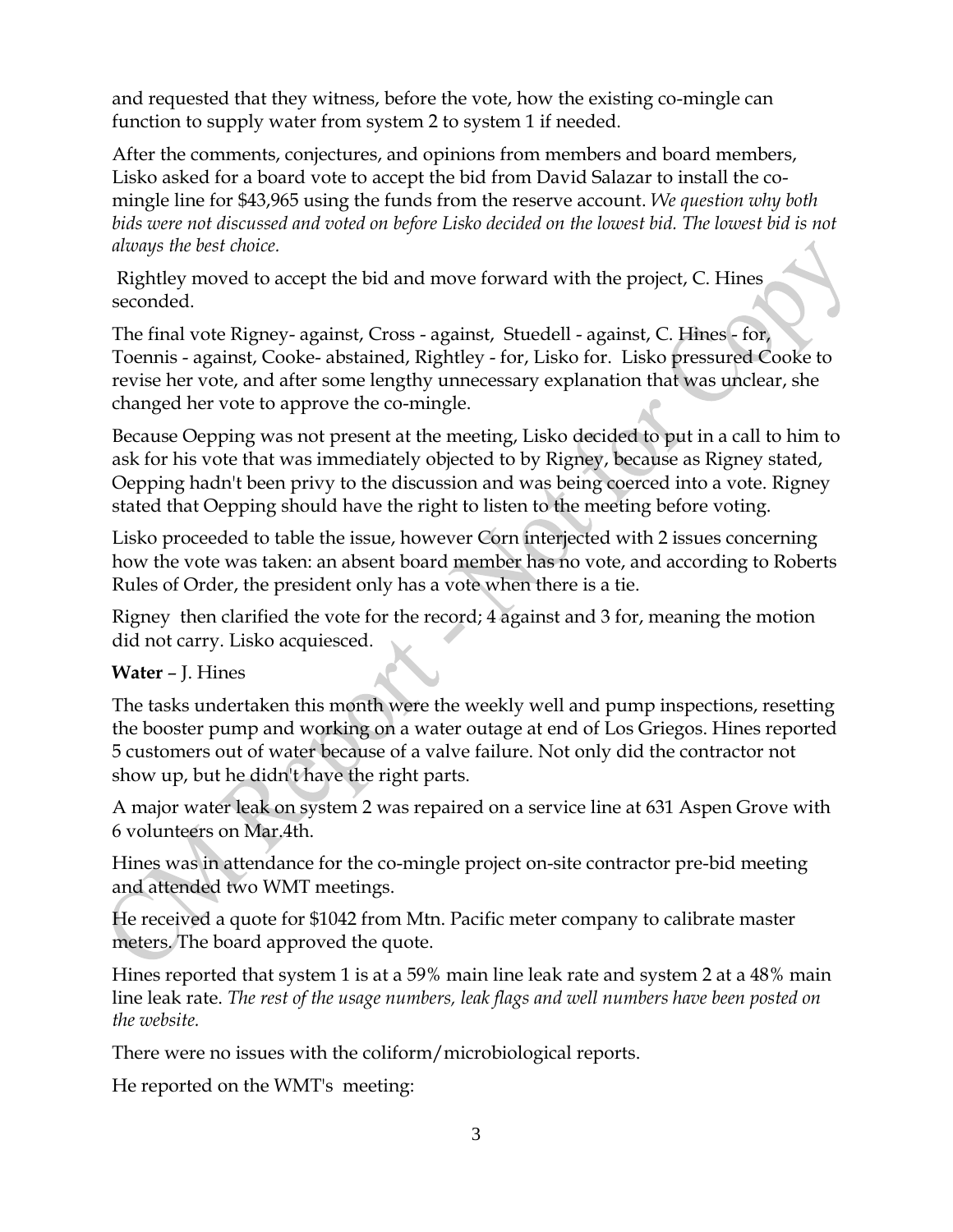The vision statement:

To achieve a sustainable water system management focusing on a proactive approach with professional guidance to the current and future system issues.

The mission statement:

To improve the system to meet our future obligations of supply and delivery of safe drinking water and enhance property valves.

And that four goals and how to accomplish them will be continuing topics:

- a. Remove the water costs out of the annual assessment.
- b. Pursue a preliminary engineering report to identify and prioritize tasks for upgrades.
- c. Improve community relations through more proactive communications. Website, Facebook, list server, newsletters, calendar
- d. Develop a narrative on our infrastructure issues and cost to educate the members.

He requested approval to purchase a trash pump with hoses; approximate cost of \$500. Board approved.

Hines also requested to approve the purchase of a load of one-inch base course gravel to fill in the road after the leak fix on Aspen Grove. Approved.

**Roads** – Stuedell

He stated that SLP needs to sell the old sander.

**Legal** – Rightley

Closure and shut-down of poodle farm operation and follow-up on vacation rental property will be covered in executive session.

#### **Firewise** – Cooke

No report.

Lisko reported that the Fire Preparedness Workshop is scheduled at Jemez Mtn. Baptist Church, Sat; April 9th.

**Architectural** – Toennis

No new architectural requests received for February.

**Parks** – C. Hines

It will be at least another month before the road identification and misc. traffic signs are installed.

There will be a newsletter coming out soon and she ask for submissions.

She has volunteered to take over the website.